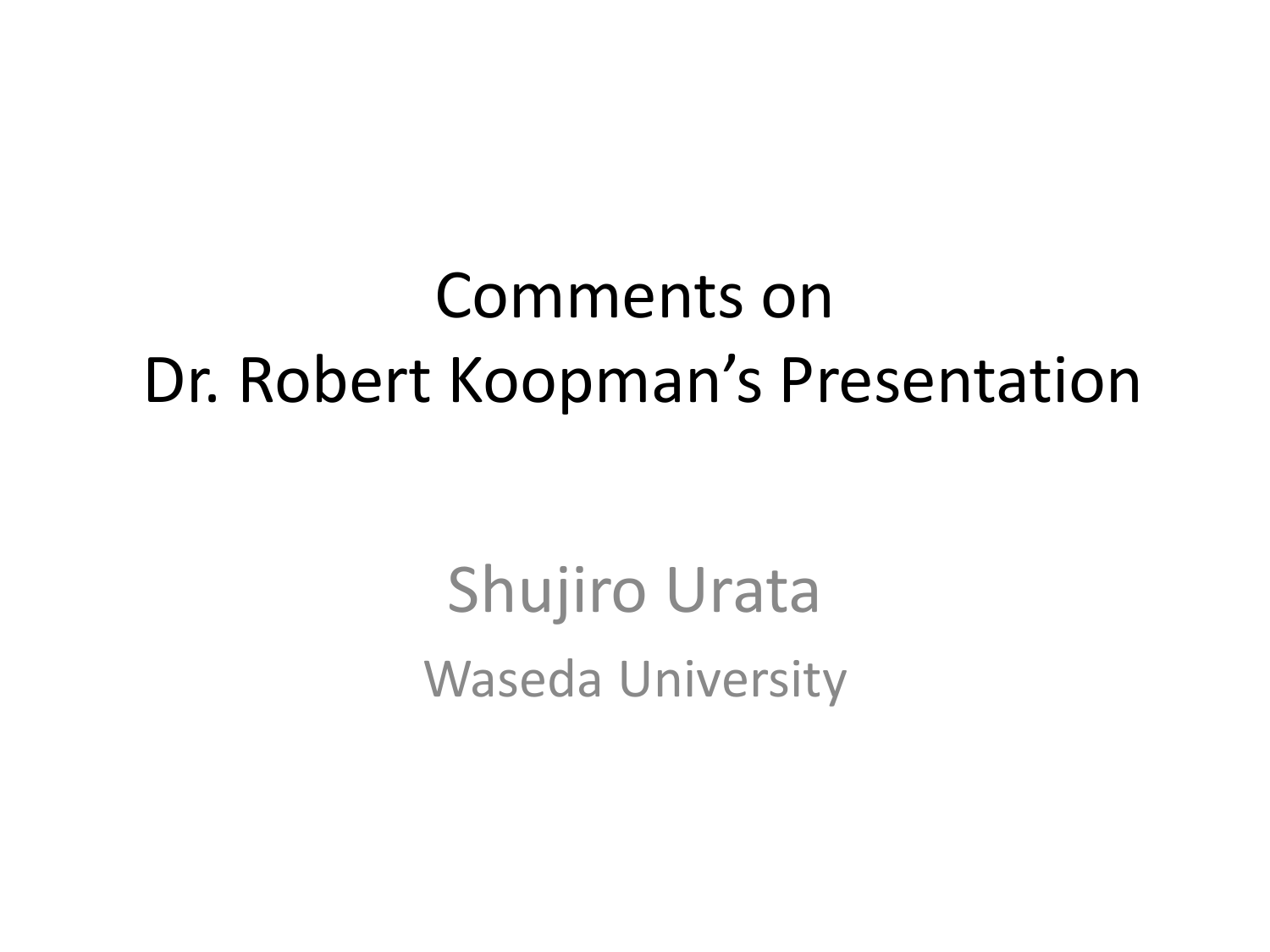# The Objectives

- (1) Conduct detailed and rigorous analysis of the impact of Trade Facilitation Agreement (TFA)
- (2) Examine closely previously unexamined benefits of TFA
- (3) Look at challenges in implementing TFA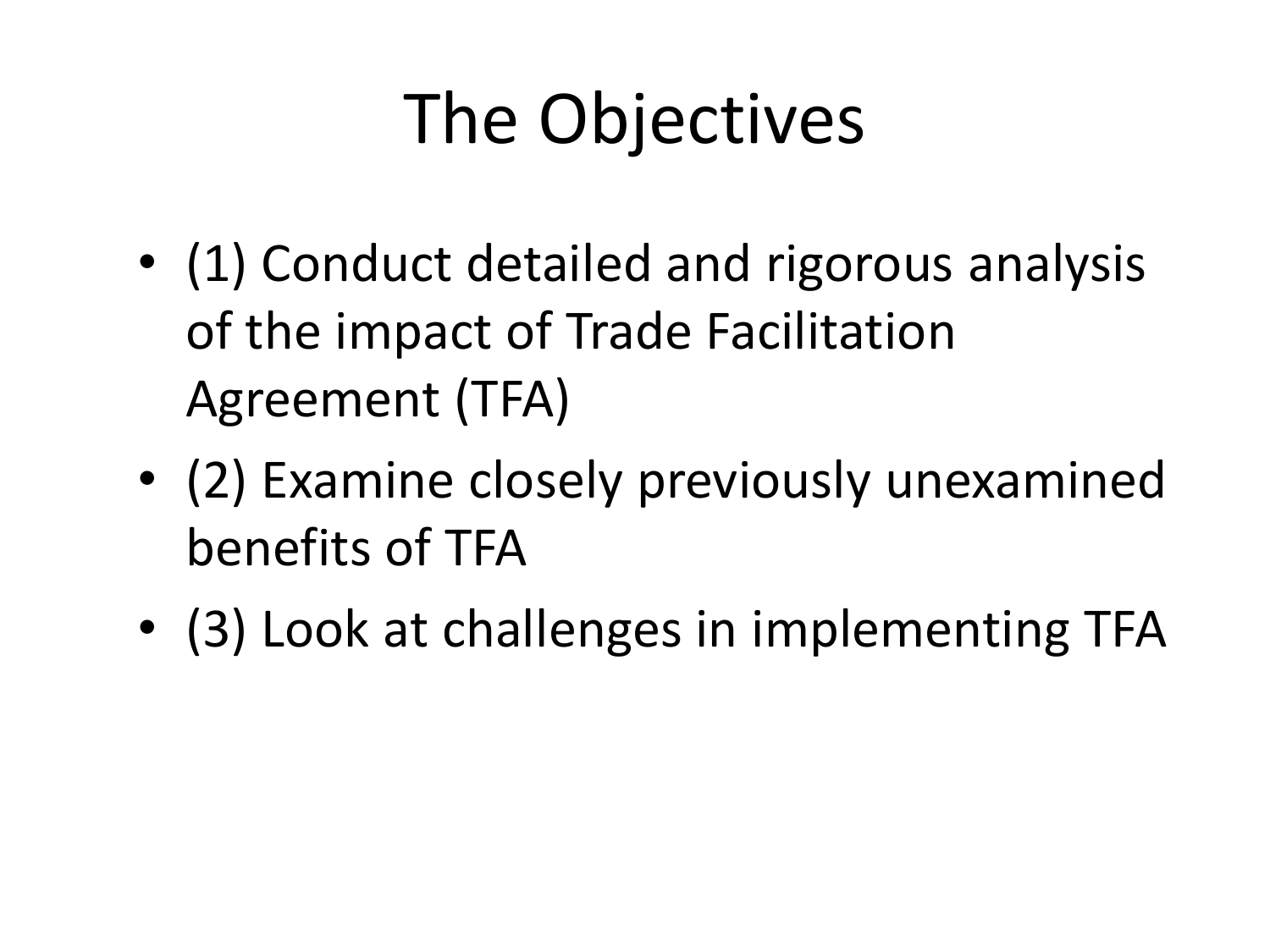# The Findings

- (1) TFA implementation would reduce trade costs by about  $14.5\%$  =>
- CGE analysis:
- Increases exports by \$750 billion (2.1% annual growth) per annum for partial implementation (?), \$1,045 billion (2.7% annual growth) per annum for full implementation
- Increases GDP by \$345 billion (0.3%) per annum for partial implementation (?), \$555 billion (0.5%) per annum for full implementation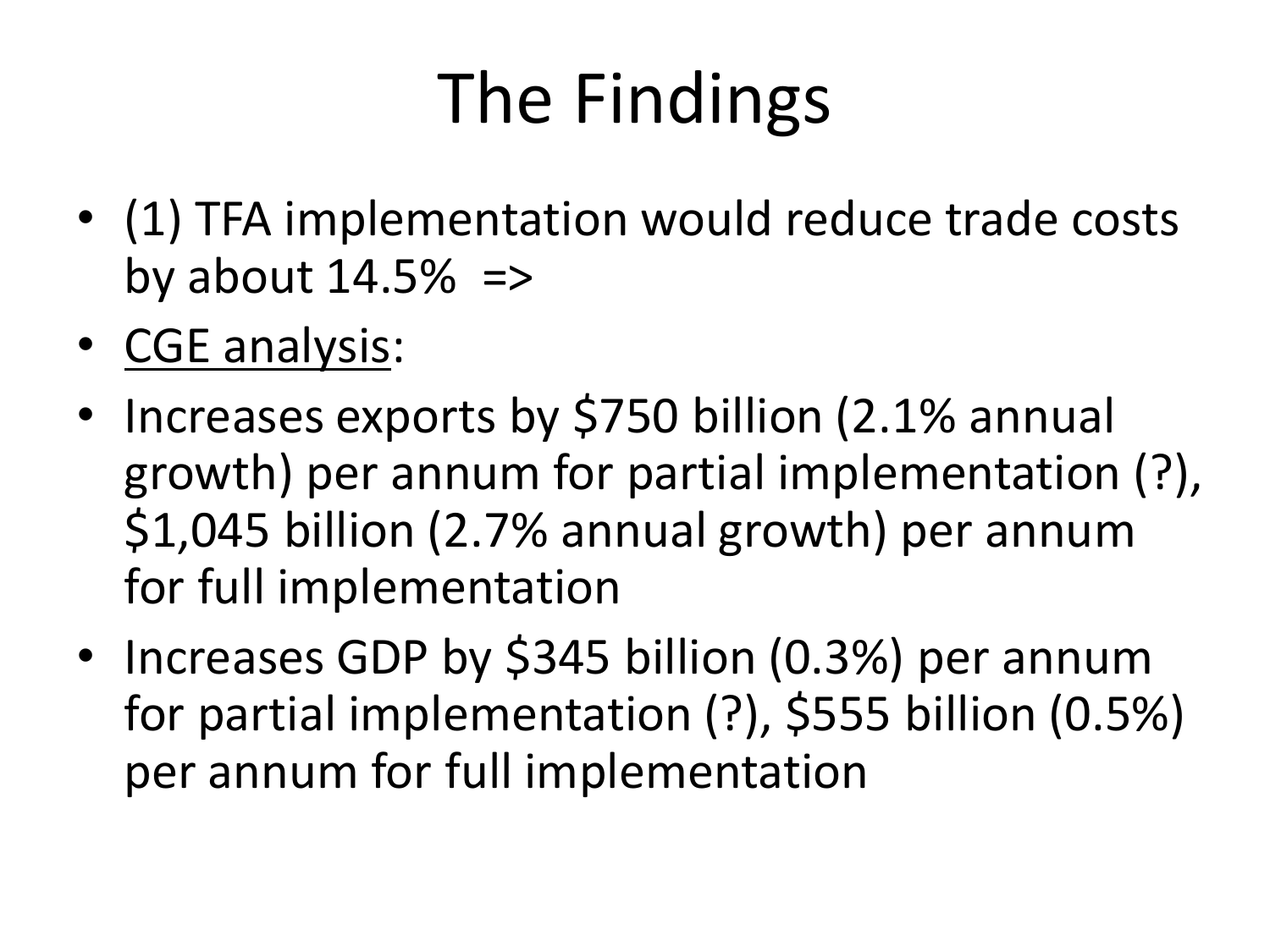- Gravity Model:
- Increases world exports by \$1,133 billion (9%) for partial implementation and by \$3,565 billion (29%) for full implementation
- Key Insights:
- Benefits are greater for implementing countries -The fuller the scope of FTA provisions implemented
	- -The faster the pace of implementation
- Developing countries potentially have the most to gain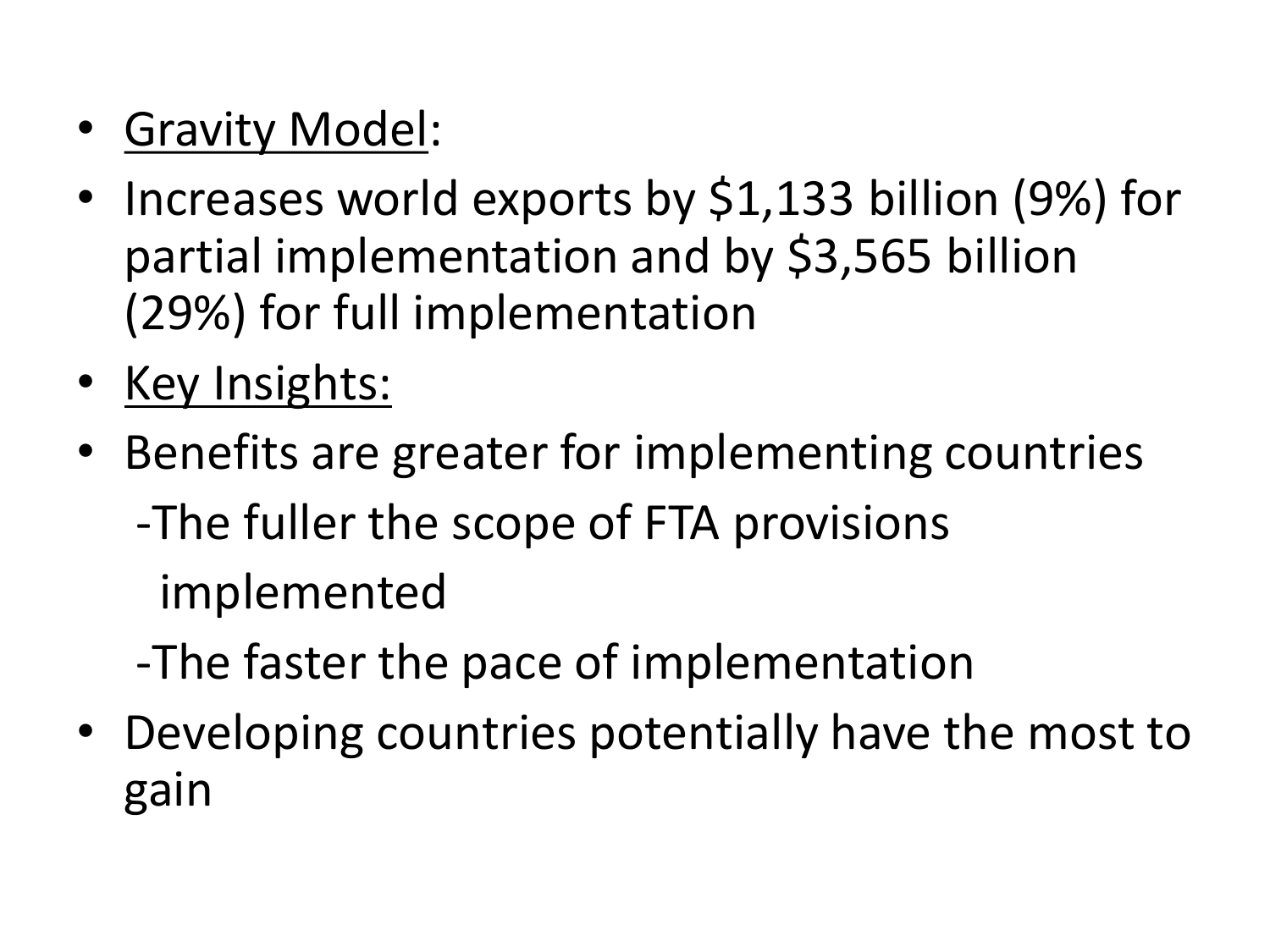- (2) Other benefits of FTA Implementation
- Export diversification
- Enhanced participation of implementing countries in GVCs
- Increased participation of SMEs in international trade
- More FDI
- Greater customs collection
- Lower incidence of corruption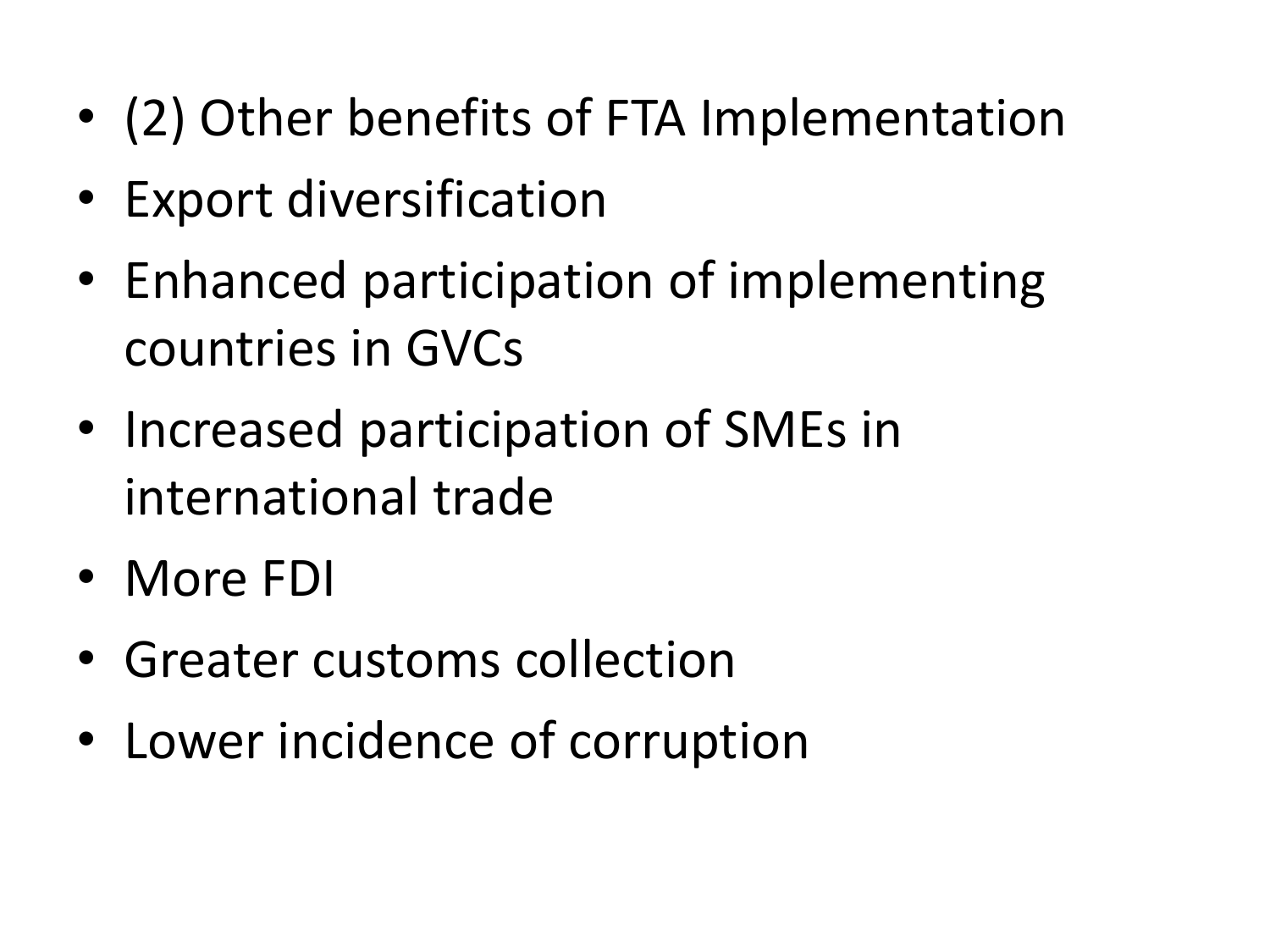- (3) Challenges in implementing TFA
- Uncertainty about benefits and costs of implementing TFA
- Political commitment
- Lack of capacity in implementing TFA
- To deal with the lack of capacity, TFA introduced "Special and Differential Treatment" for developing countries
- Three categories of commitments
- A: Those implemented immediately
- B: Those implemented after a transition period
- Those requiring implementation capacity, assistance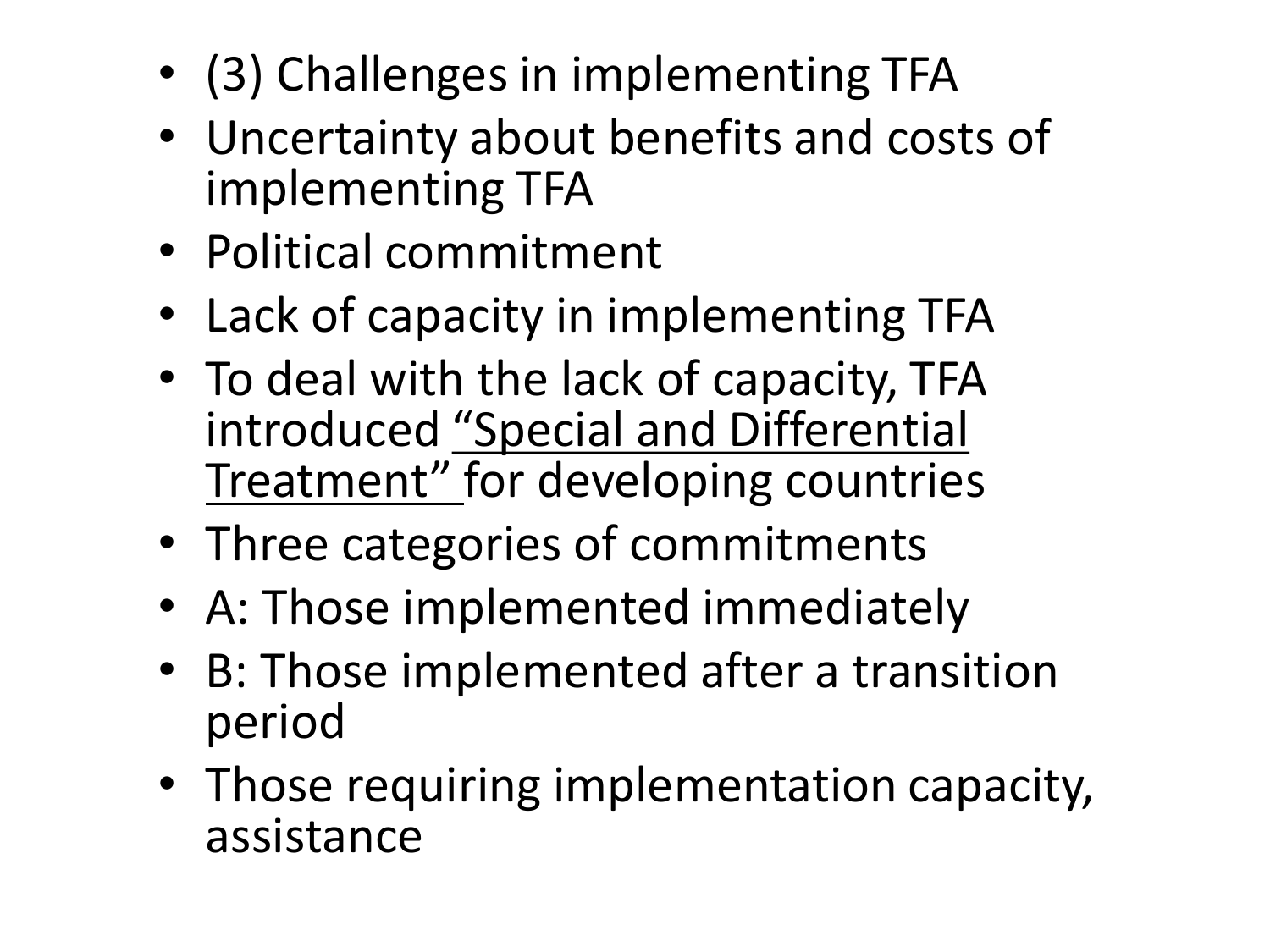#### Keys to Successful TFA Implementation

- National ownership, political will
- Stakeholder participation
- Financial and material resource mobilization
- Sequencing of measures
- Transparency and monitoring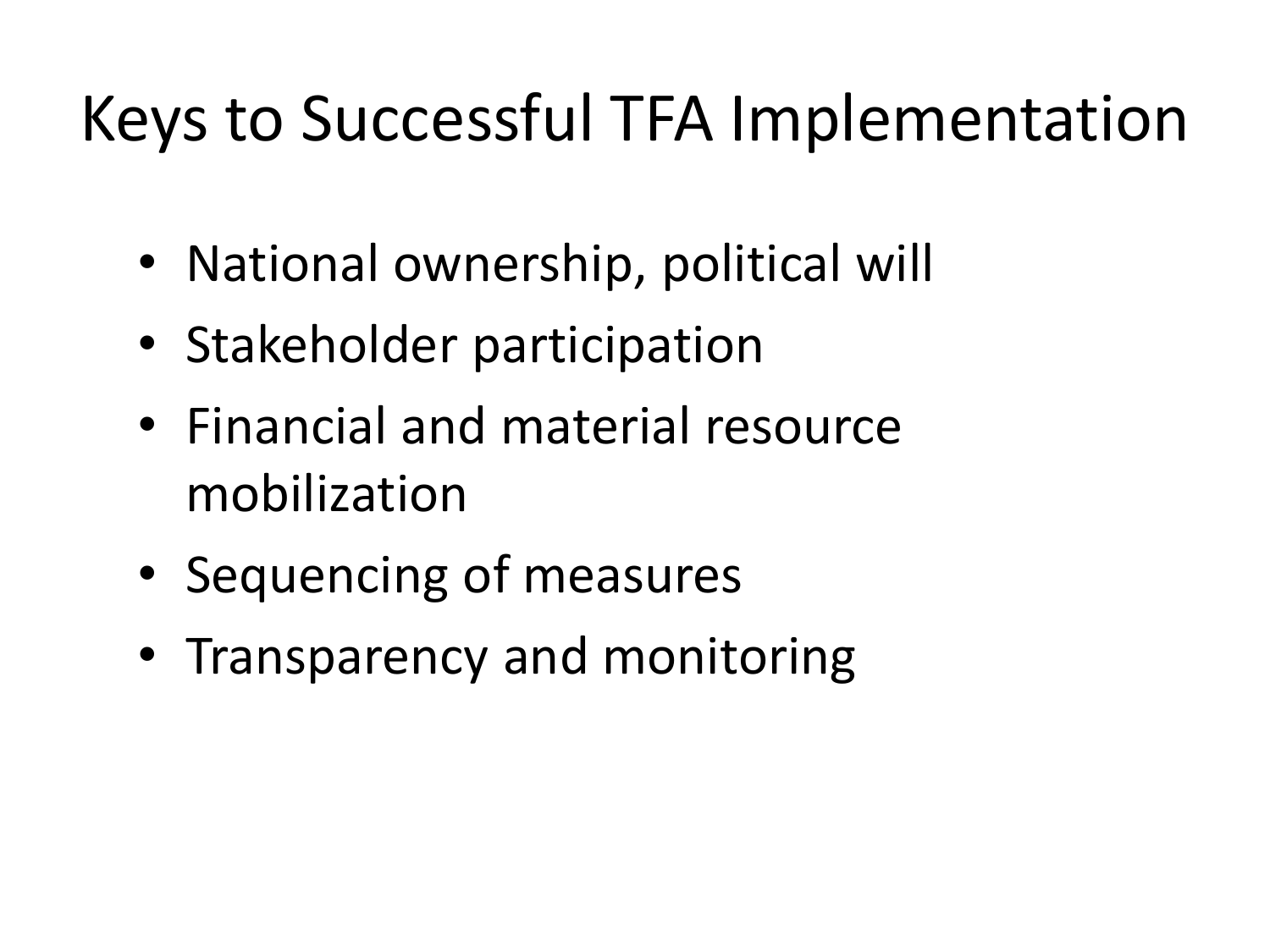### Questions

- Questions
- (1) Definition of trade facilitation used in the analysis?
- OECD
- Narrow definition: improvements in administrative procedures at the border
- Broader definition: include behind-the border measures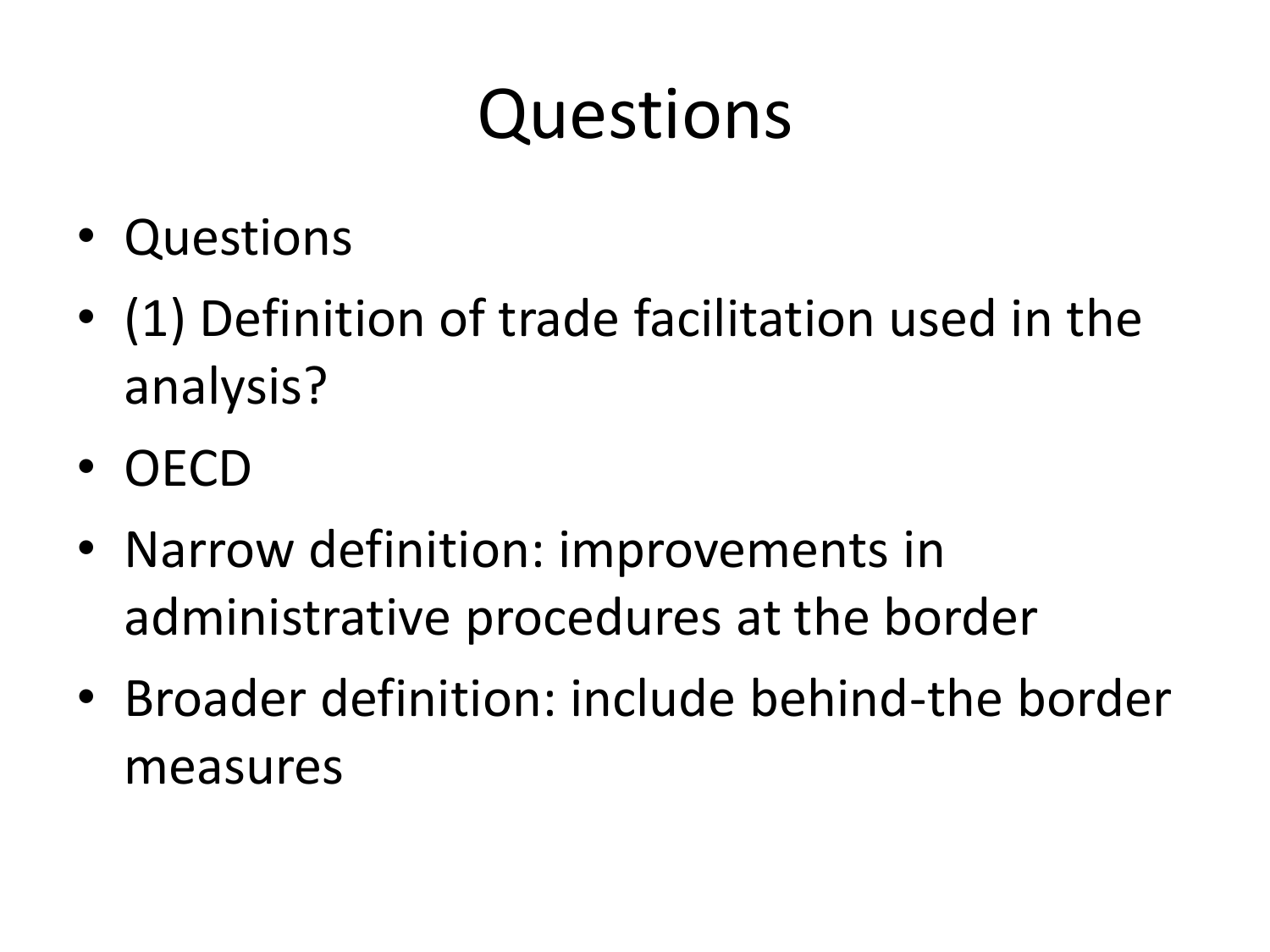- (2) Slide 4: Trade cost "include all costs in getting a good to a final user other than marginal cost of producing the good itself"
- amounting to 170% (219%) ad valorem tariff equivalent for a representative rich (developing) country
- Slide 7: TFA implementation would reduce trade costs by about 14.5%, very small compared to trade cost shown above. What are the remaining cost that cannot be removed by TFA